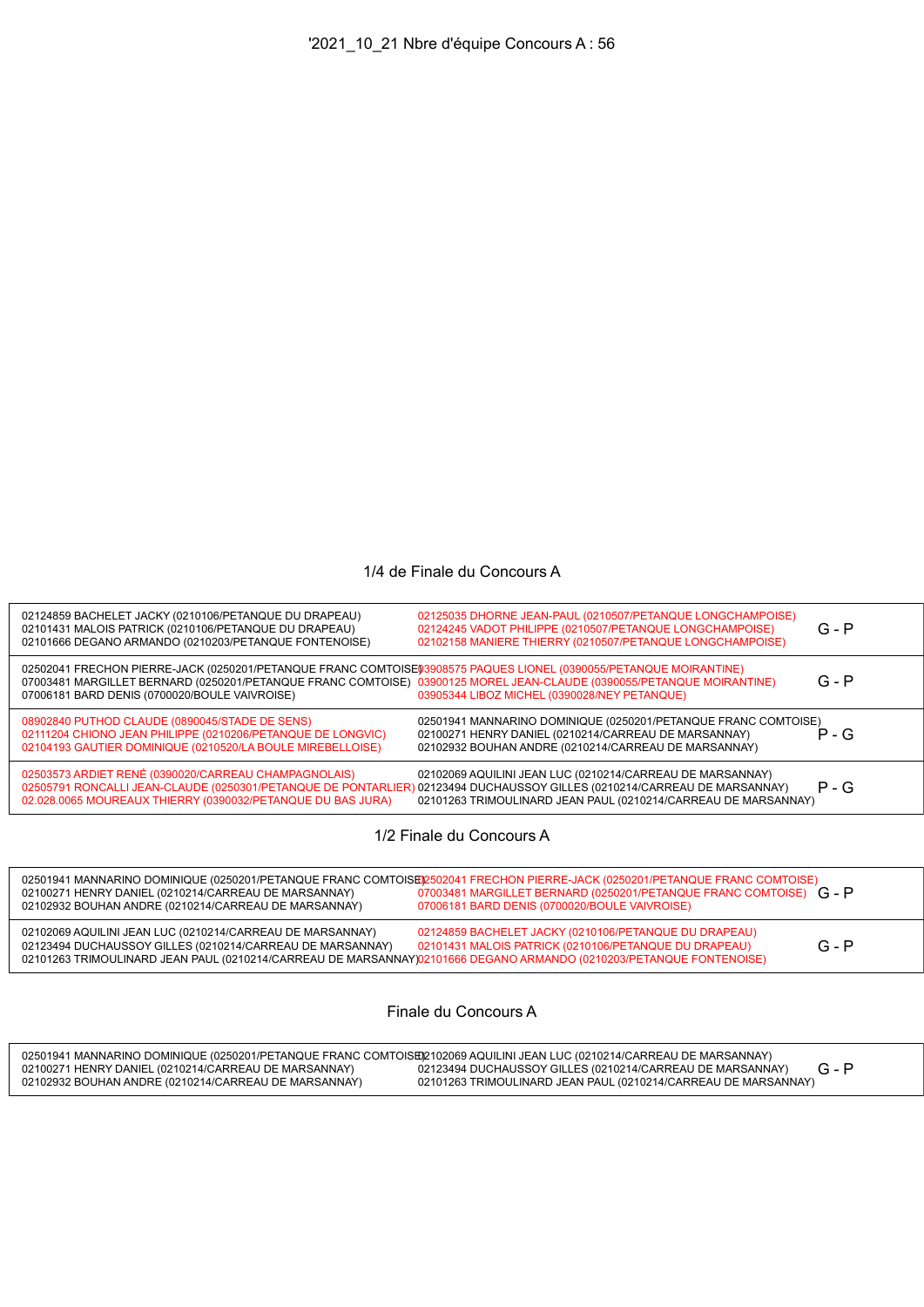## 1/4 de Finale du Concours B

| 02103763 VAUCHEY DIDIER (0390044/AMICALE PETANQUE CHAMPVANS)<br>03903351 DELIOT ERIC (0390044/AMICALE PETANQUE CHAMPVANS)                                                         | 02503192 STIEFVATER FRANÇOIS (0250201/PETANQUE FRANC COMTOISE)<br>02501818 JUNQUA DIDIER (0250212/LA BOULE MONTFERRANDAISE)<br>03906988 BREVOST-CHOPELIN GEORGES (0390043/DOLE PETANQUE CLUB02509469 JEANNOT CHRISTIAN (0250212/LA BOULE MONTFERRANDAISE) | $G - P$ |
|-----------------------------------------------------------------------------------------------------------------------------------------------------------------------------------|-----------------------------------------------------------------------------------------------------------------------------------------------------------------------------------------------------------------------------------------------------------|---------|
| 02502221 DANIEL JACK (0250202/PETANQUE THISIENNE)<br>02510016 BERGEZ JEAN-PIERRE (0250202/PETANQUE THISIENNE)<br>02502685 BERNABEU ANTOINE (0250202/PETANQUE THISIENNE)           | 03909166 DOLE PHILIPPE (0390008/EVEIL SPORTIF MONTMOROT)<br>03900244 MIGNOT DOMINIQUE (0390008/EVEIL SPORTIF MONTMOROT)<br>03900402 BOILLOT JEAN-MICHEL (0390004/AMICALE BOULE JURASSIENNE)                                                               | $P - G$ |
| 03908579 PIERRECY PHILIPPE (0390020/CARREAU CHAMPAGNOLAIS)<br>03908787 LACROIX CHRISTIAN (0390020/CARREAU CHAMPAGNOLAIS)<br>03907223 PIARD MICHEL (0390020/CARREAU CHAMPAGNOLAIS) | 03901552 PARISOT JEAN-LOUIS (0390029/PETANQUE DE MONT SOUS VAUDREY)<br>02511136 SIEVERT FRANCK (0390024/PETANQUE SALINOISE)<br>03905029 BESSON GUY (0390024/PETANQUE SALINOISE)                                                                           | $G - P$ |
| 07108381 HUGONNOT GÉRARD (0710020/AB OSLON)<br>07102827 COLAS BERNARD (0710020/AB OSLON)<br>07105919 CHAMBREY RÉGIS (0710020/AB OSLON)                                            | 03907562 DELERUE BRUNO (0390050/U S MOREZ)<br>03903158 CAMPOY MANUEL (0390050/U S MOREZ)<br>03900206 MARTINEZ RENÉ-PAUL (0390050/U S MOREZ)                                                                                                               | $P - G$ |
|                                                                                                                                                                                   |                                                                                                                                                                                                                                                           |         |

1/2 Finale du Concours B

| 03908579 PIERRECY PHILIPPE (0390020/CARREAU CHAMPAGNOLAIS)<br>03908787 LACROIX CHRISTIAN (0390020/CARREAU CHAMPAGNOLAIS)<br>03907223 PIARD MICHEL (0390020/CARREAU CHAMPAGNOLAIS) | 03909166 DOLE PHILIPPE (0390008/EVEIL SPORTIF MONTMOROT)<br>$P - G$<br>03900244 MIGNOT DOMINIQUE (0390008/EVEIL SPORTIF MONTMOROT)<br>03900402 BOILLOT JEAN-MICHEL (0390004/AMICALE BOULE JURASSIENNE) |
|-----------------------------------------------------------------------------------------------------------------------------------------------------------------------------------|--------------------------------------------------------------------------------------------------------------------------------------------------------------------------------------------------------|
| 03907562 DELERUE BRUNO (0390050/U S MOREZ)<br>03903158 CAMPOY MANUEL (0390050/U S MOREZ)<br>03900206 MARTINEZ RENÉ-PAUL (0390050/U S MOREZ)                                       | 02103763 VAUCHEY DIDIER (0390044/AMICALE PETANQUE CHAMPVANS)<br>$G - P$<br>03903351 DELIOT ERIC (0390044/AMICALE PETANQUE CHAMPVANS)<br>03906988 BREVOST-CHOPELIN GEORGES (0390043/DOLE PETANQUE CLUB) |

Finale du Concours B

| 03909166 DOLE PHILIPPE (0390008/EVEIL SPORTIF MONTMOROT)<br>03900244 MIGNOT DOMINIQUE (0390008/EVEIL SPORTIF MONTMOROT) | 03907562 DELERUE BRUNO (0390050/U S MOREZ)<br>03903158 CAMPOY MANUEL (0390050/U S MOREZ) |  |
|-------------------------------------------------------------------------------------------------------------------------|------------------------------------------------------------------------------------------|--|
| 03900402 BOILLOT JEAN-MICHEL (0390004/AMICALE BOULE JURASSIENNE)03900206 MARTINEZ RENÉ-PAUL (0390050/U S_MOREZ          |                                                                                          |  |